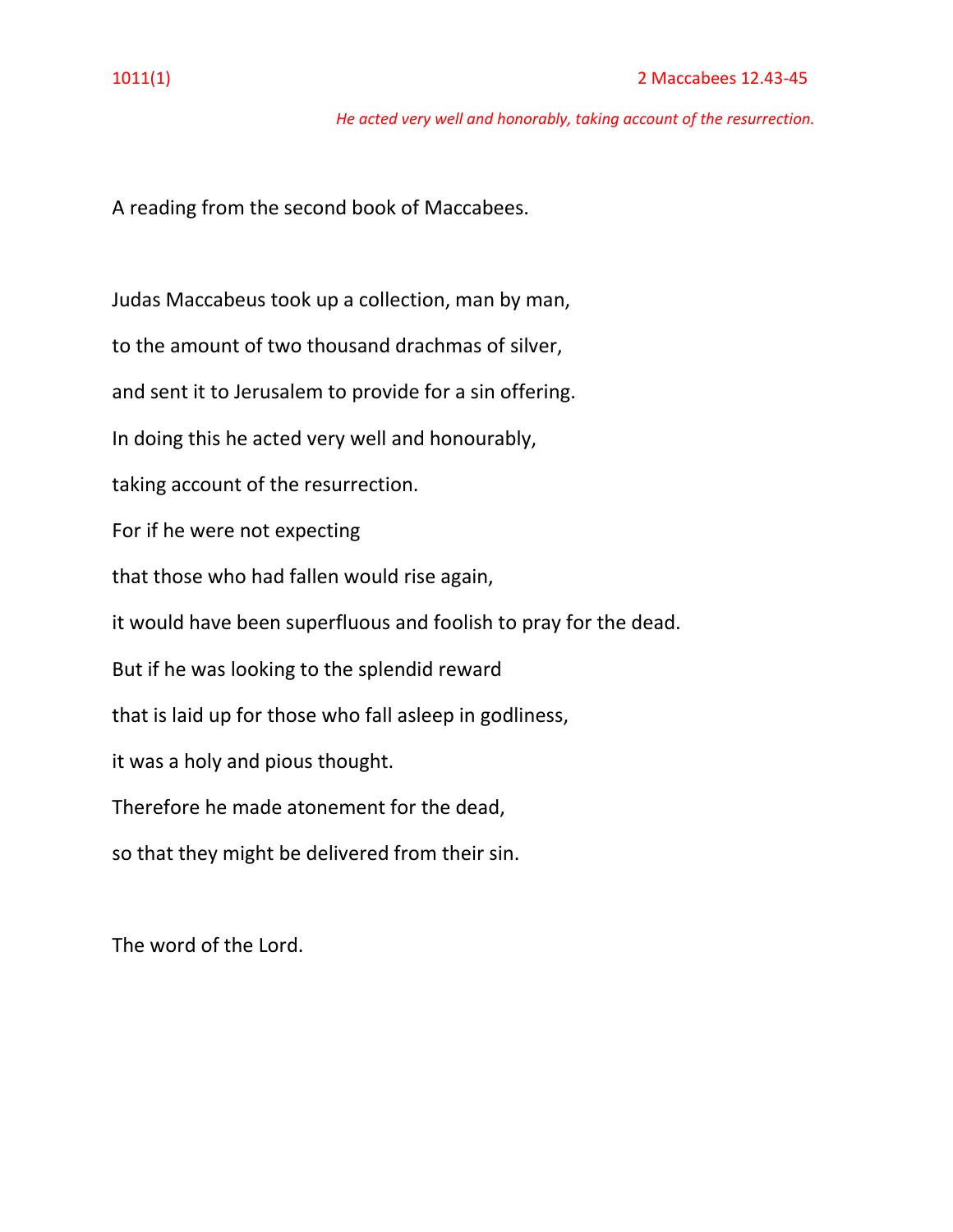*I know that my Redeemer lives.*

A reading from the book of Job.

Job answered:

"O that my words were written down! O that they were inscribed in a book! O that with an iron pen and with lead they were engraved on a rock forever! For I know that my Redeemer lives, and that at the last he will stand upon the earth; And after my skin has been thus destroyed, then in my flesh I shall see God, whom I shall see on my side, and my eyes shall behold, and not another."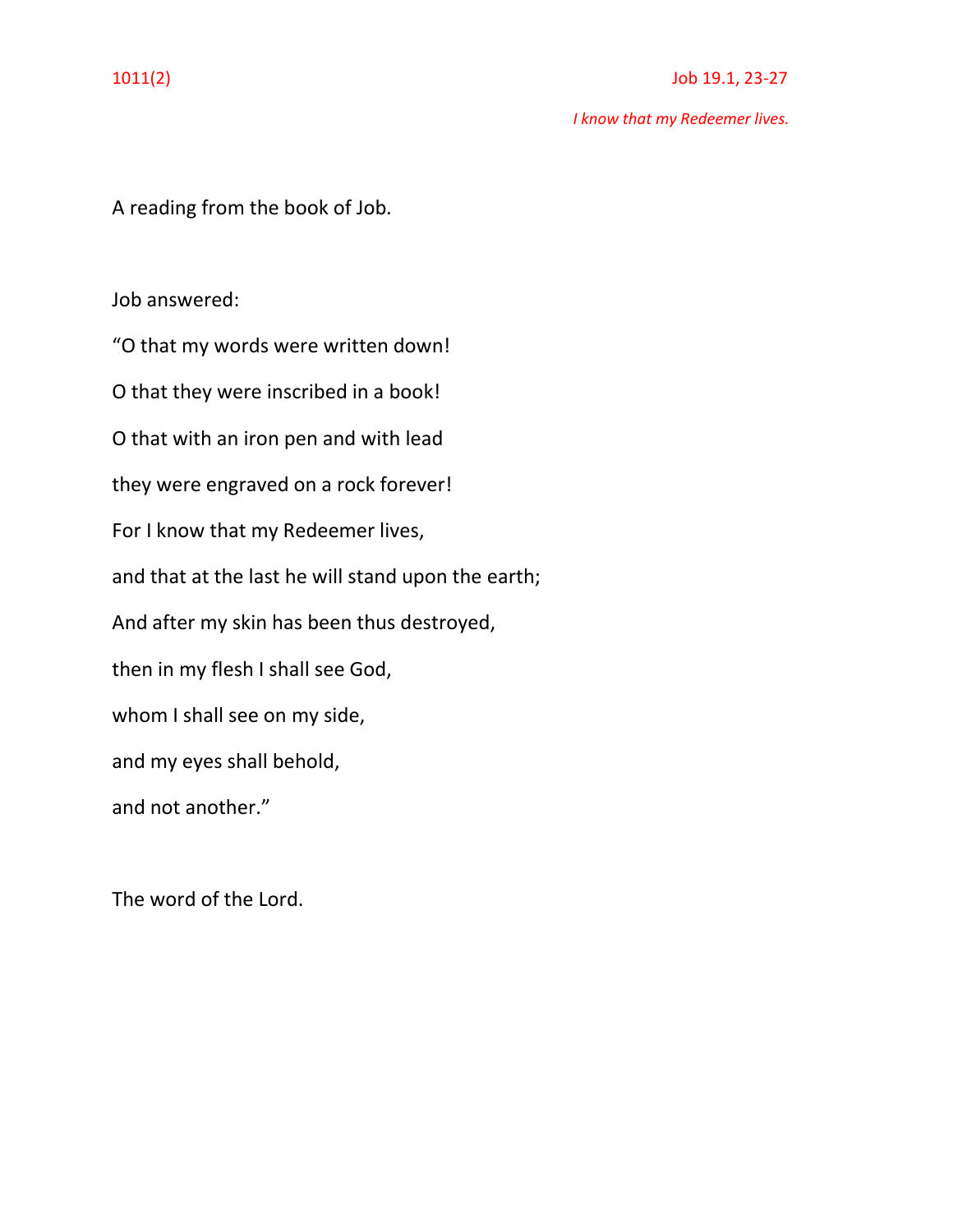# 1011(2A) Ecclesiastes 3.1-11a

 *For everything there is a season.*

A reading from the book of Ecclesiastes.

For everything there is a season,

and a time for every matter under heaven:

a time to be born, and a time to die;

a time to plant, and a time to pluck up what is planted;

a time to kill, and a time heal;

a time to break down, and a time to build up;

a time to weep, and a time to laugh;

a time to mourn, and a time to dance;

a time to throw away stones,

and a time to gather stones together;

a time to embrace, and a time to refrain from embracing;

a time to seek, and a time to lose;

a time to keep, and a time to throw away;

a time to tear, and a time to sew;

a time to keep silence, and a time to speak;

a time to love, and a time to hate;

a time for war, and a time for peace.

What gain have the workers from their toil?

I have seen the business that God has given to everyone to be busy with.

He has made everything suitable for its time.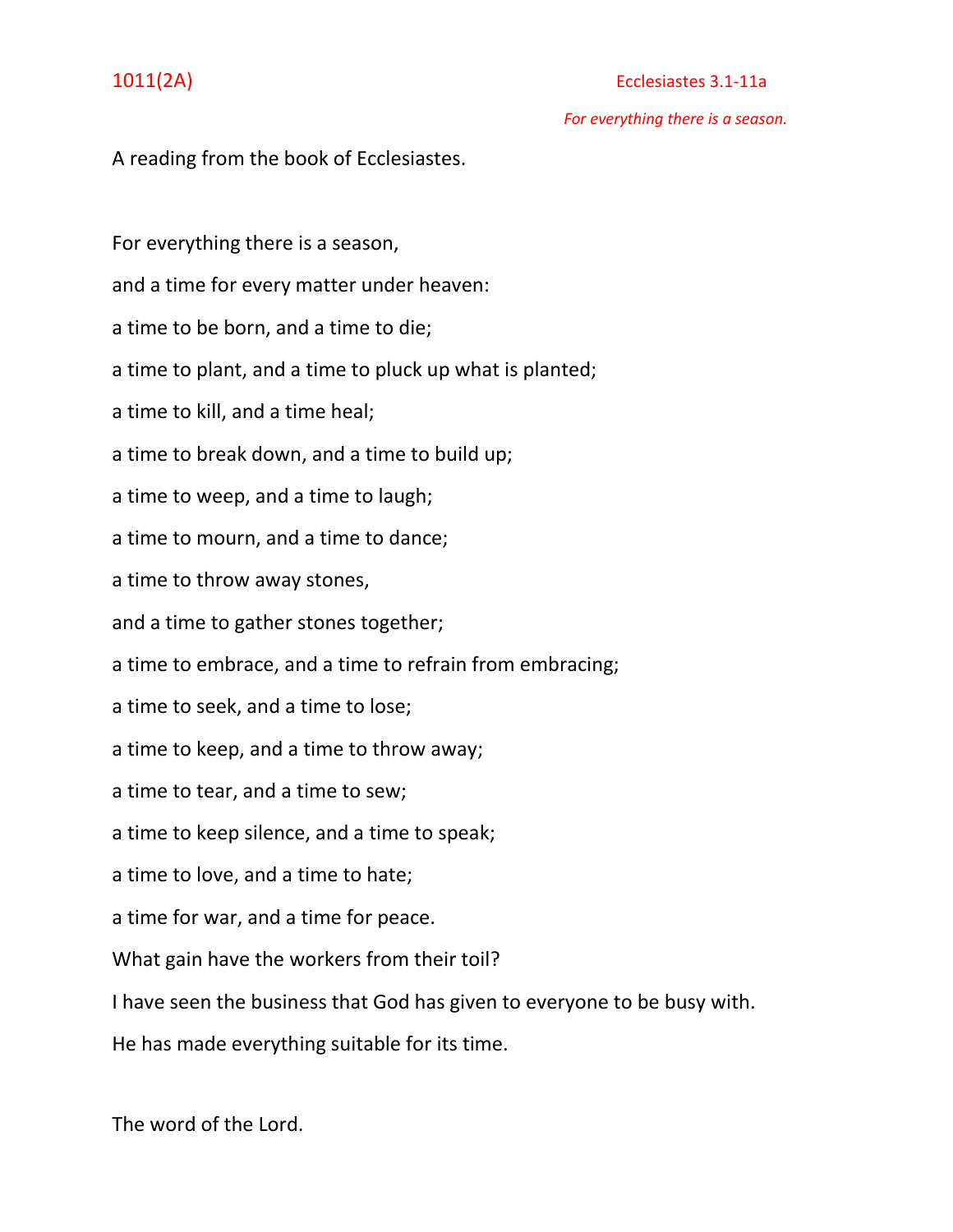*Like a sacrificial burnt offering he accepted them.*

A reading from the book of Wisdom.

The souls of the righteous are in the hand of God, and no torment will ever touch them. In the eyes of the foolish they seemed to have died, and their departure was thought to be a disaster, and their going from us to be their destruction; but they are at peace. For though in the sight of others they were punished, their hope is full of immortality. Having been disciplined a little, they will receive great good, because God tested them and found them worthy of himself; like gold in the furnace he tried them, and like a sacrificial burnt offering he accepted them. In the time of their visitation they will shine forth, and will run like sparks through the stubble. They will govern nations and rule over peoples, and the LORD will reign over them forever. Those who trust in him will understand truth, and the faithful will abide with him in love, because grace and mercy are upon his holy ones, and he watches over his elect.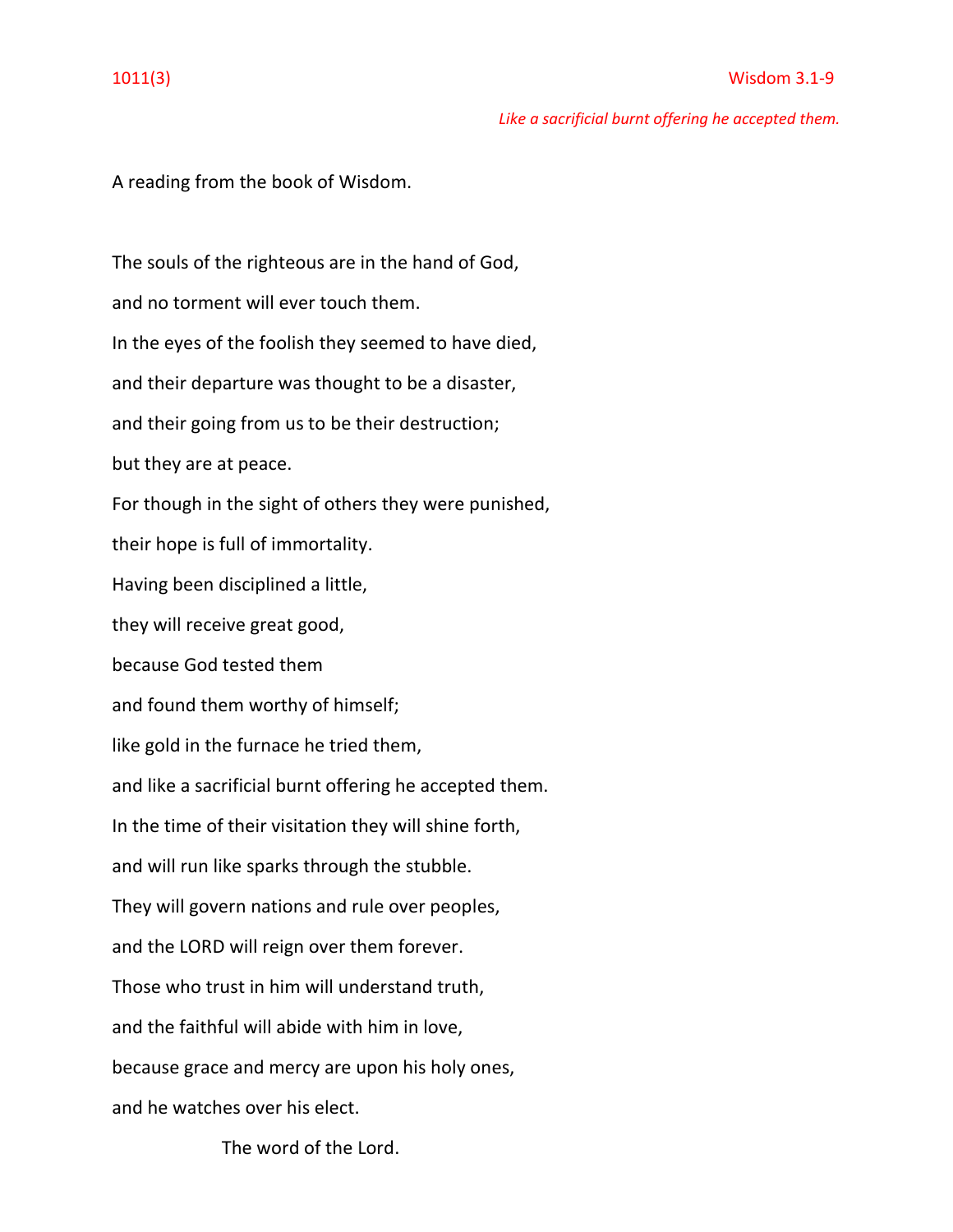1011(3) Short version \* Wisdom 3.1-6,9

 *Like a sacrificial burnt offering he accepted them.*

A reading from the book of Wisdom.

The souls of the righteous are in the hand of God,

and no torment will ever touch them.

In the eyes of the foolish they seemed to have died,

and their departure was thought to be a disaster,

and their going from us to be their destruction;

but they are at peace.

For though in the sight of others they were punished,

their hope is full of immortality.

Having been disciplined a little,

they will receive great good,

because God tested them

and found them worthy of himself;

like gold in the furnace he tried them,

and like a sacrificial burnt offering he accepted them.

Those who trust in him will understand truth,

and the faithful will abide with him in love,

because grace and mercy are upon his holy ones, and he watches over his elect.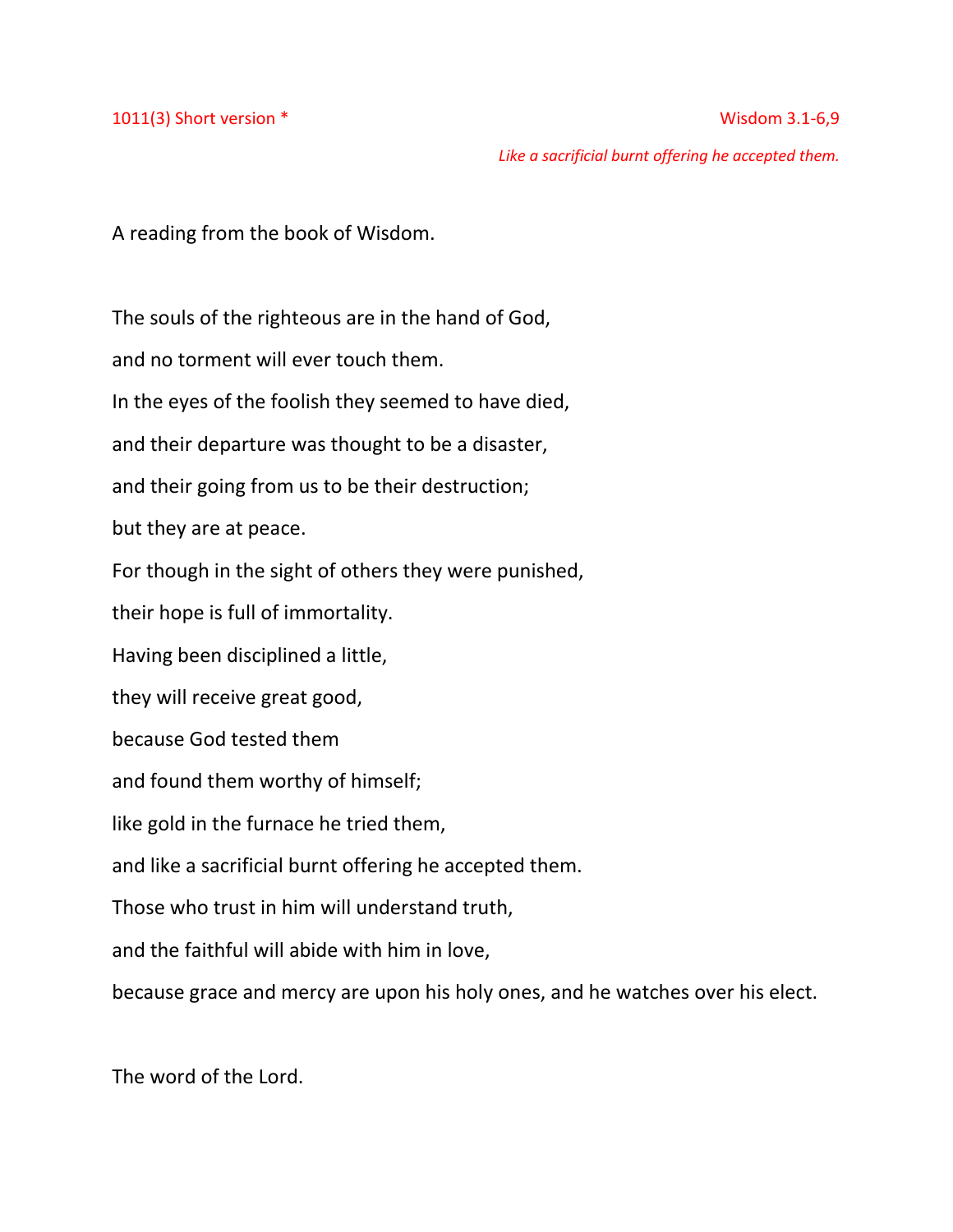## 1011 (4) Wisdom 4.7-15

*A blameless life is ripe old age.*

A reading from the book of Wisdom.

The righteous, though they die early, will be at rest.

For old age is not honored for length of time,

or measured by number of years;

but understanding is gray hair for anyone,

and a blameless life is ripe old age.

There was one who pleased God and was loved by him,

and while living among sinners was taken up.

Such a person was caught up so that evil might not change their understanding

or guile deceive their soul.

For the fascination of wickedness obscures what is good,

and roving desire perverts the innocent mind.

Being perfected in a short time, they fulfilled long years;

for their soul was pleasing to the LORD,

therefore he took them quickly from the midst of wickedness.

Yet the peoples saw and did not understand,

or take such a thing to heart,

that God's grace and mercy are with his elect,

and that he watches over his holy ones.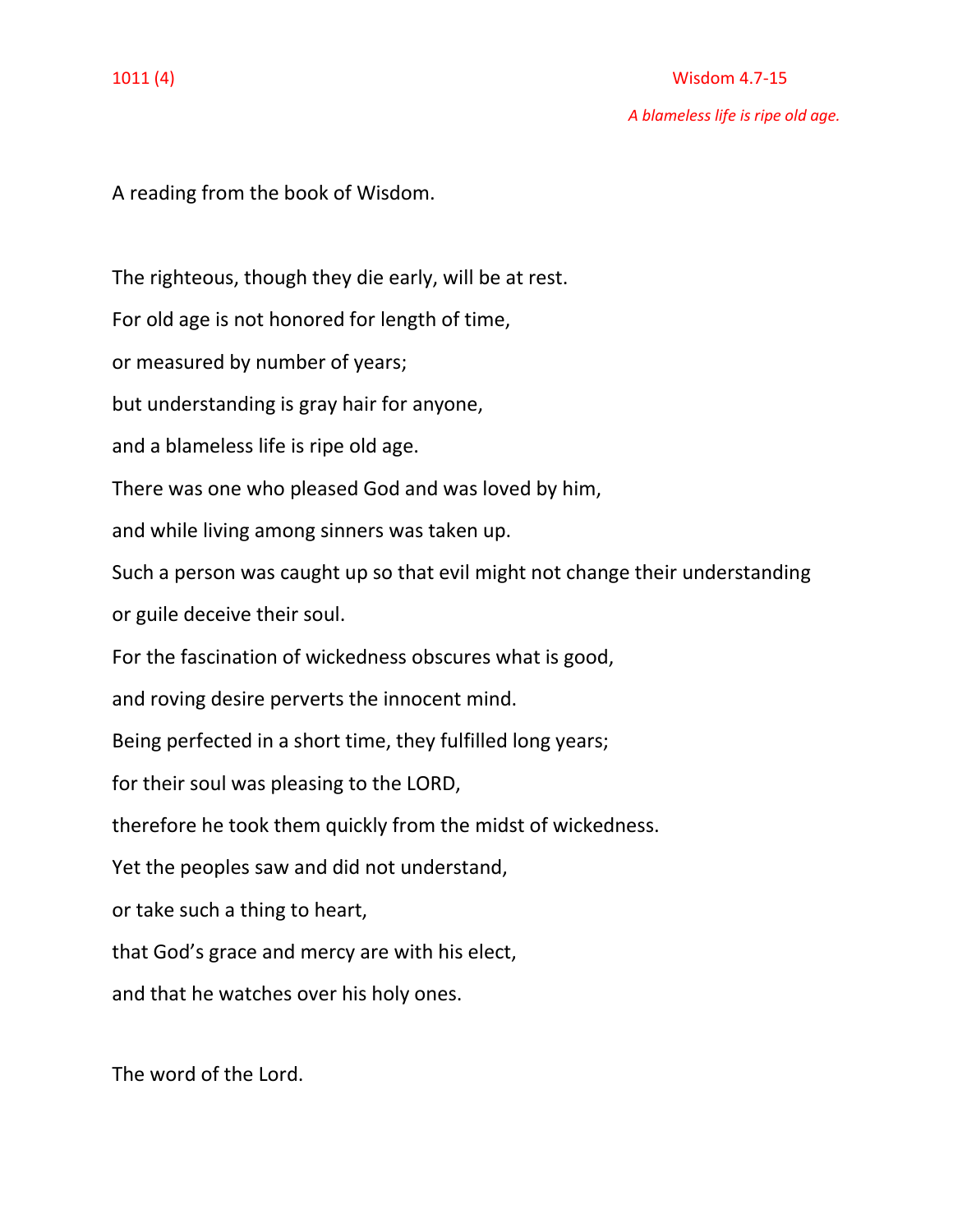## 1011(5) Isaiah 25.6a, 7-9

*The Lord will swallow up death forever.*

A reading from the book of the Prophet Isaiah. On this mountain the LORD of hosts will make for all peoples a feast of rich food. And he will destroy on this mountain the shroud that is cast over all peoples, the sheet that is spread over all nations; he will swallow up death forever. Then the LORD GOD will wipe away the tears from all faces, and the disgrace of his people he will take away from all the earth, for the LORD has spoken. It will be said on that day, "See, this is our God; we have waited for him, so that he might save us. This is the LORD for whom we have waited; let us be glad and rejoice in his salvation."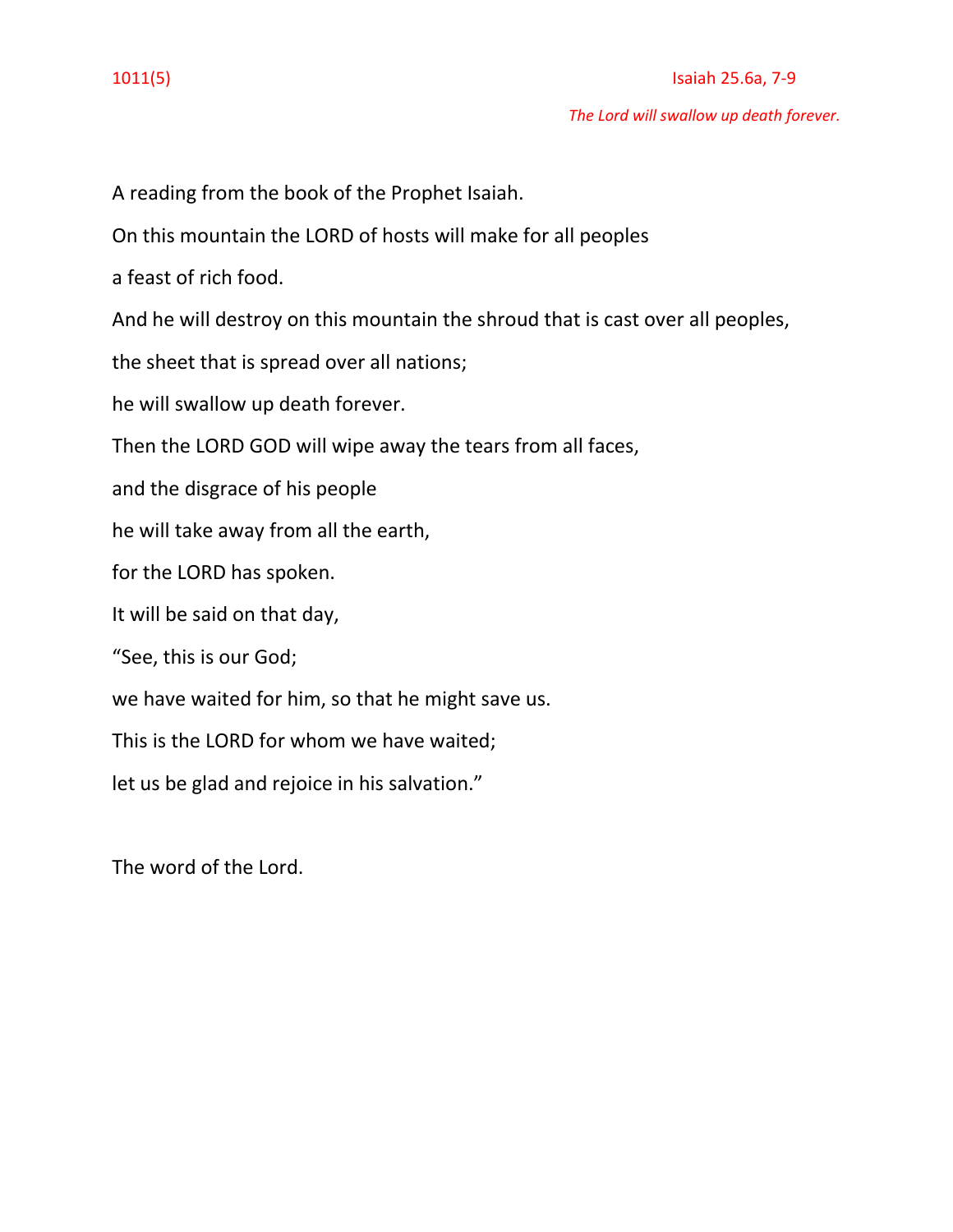*The Lord has sent me to comfort all who mourn.*

A reading from the book of the Prophet Isaiah.

The spirit of the LORD GOD is upon me, because the LORD has anointed me; he has sent me to bring good news to the oppressed, to bind up the broken-hearted, to proclaim liberty to the captives, and release to the prisoners; to proclaim the year of the LORD's favour, and the day of vengeance of our God; to comfort all who mourn; to provide for those who mourn in Zion – to give them a garland instead of ashes, the oil of gladness instead of mourning, the mantle of praise instead of a faint spirit.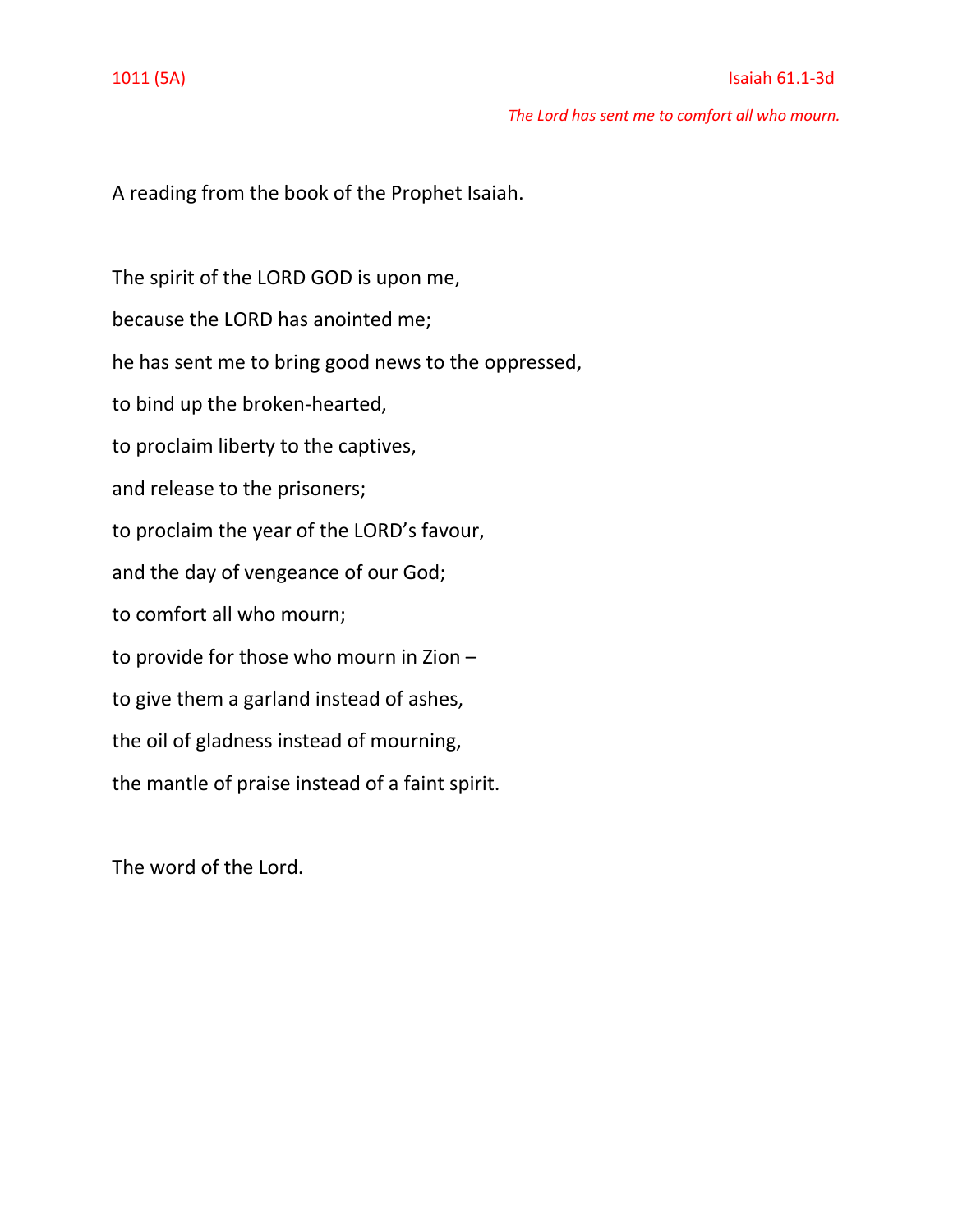### 1011 (5B) Isaiah 65.17-21

*No more shall the sound of weeping be heard.*

A reading from the book of the Prophet Isaiah.

Thus says the LORD:

I am about to create new heavens and a new earth;

the former things shall not be remembered

or come to mind.

But be glad and rejoice forever

in what I am creating; for I am about to create Jerusalem as a joy,

and its people as a delight.

I will rejoice in Jerusalem,

and delight in my people;

no more shall the sound of weeping be heard in it,

or the cry of distress.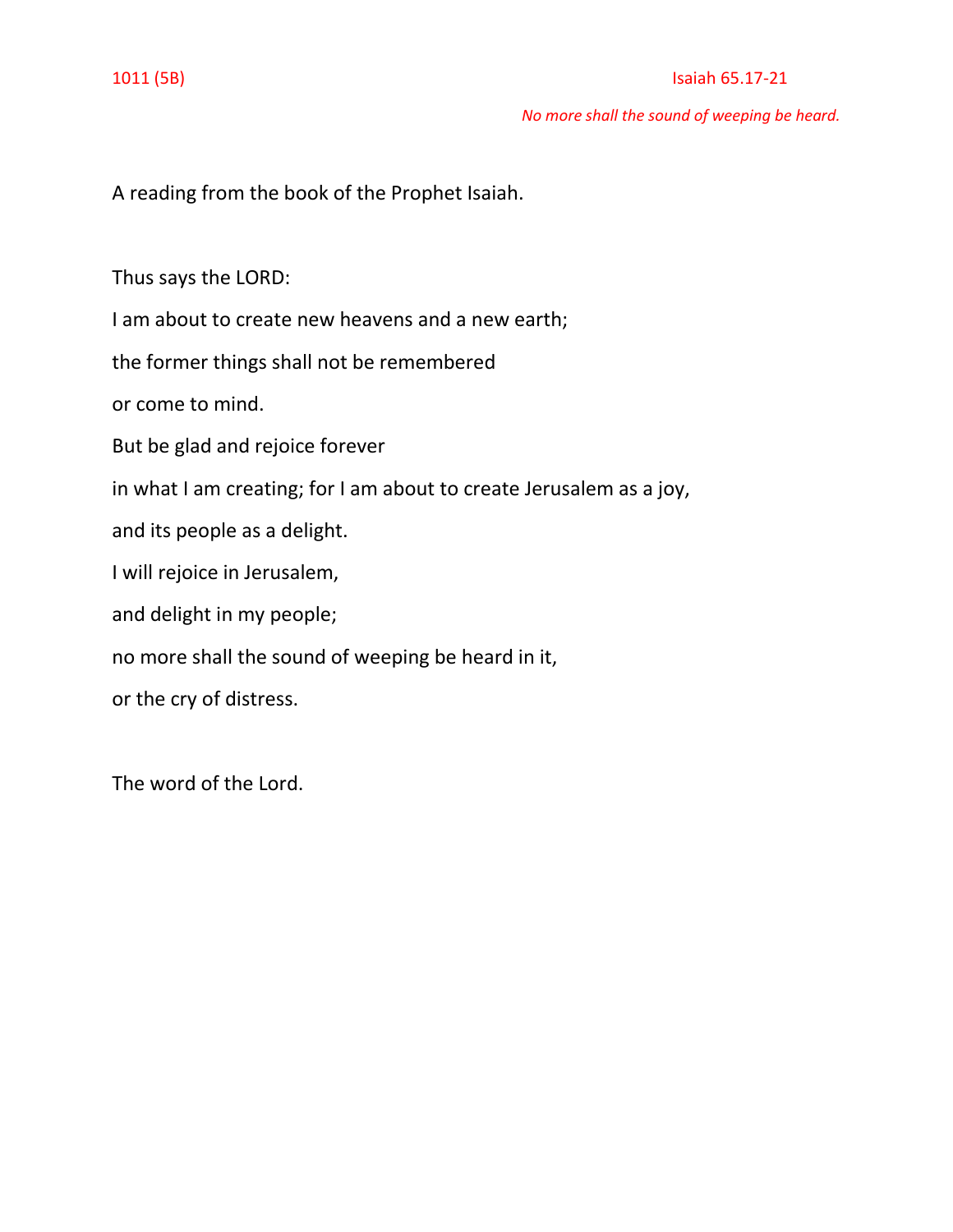*It is good that one should wait quietly for the salvation of the LORD.*

A reading from the book of Lamentations.

My soul is deprived of peace; I have forgotten what happiness is; so I say, "Gone is my glory, and all that I had hoped for from the LORD." The thought of my affliction and my homelessness is wormwood and gall! My soul continually thinks of it and is bowed down within me. But this I call to mind and therefore I have hope: The steadfast love of the LORD never ceases, his mercies never come to an end; they are new every morning; great is your faithfulness. "The LORD is my portion," says my soul, "therefore I will hope in him." The LORD is good to those who wait for him, to the soul that seeks him. It is good that one should wait qquietly for the salvation of the LORD.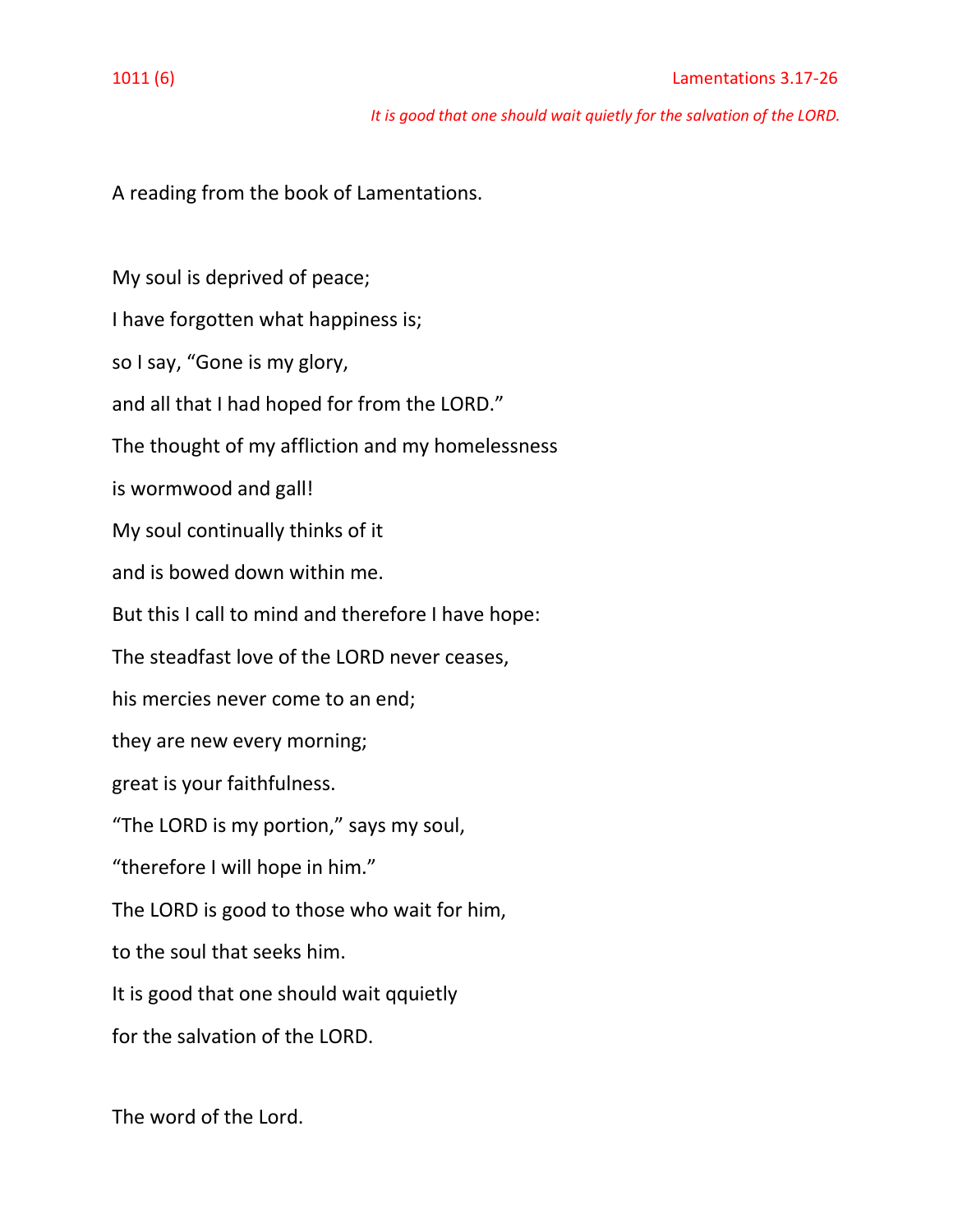### 1011 (6A) Ezekiel 37.12-14

*I am going to open your graves.*

A reading from the book of the Prophet Ezekiel.

"Therefore prophesy, and say to them, Thus says the LORD GOD: I am going to open your graves, and bring you up from your graves, O my people; and I will bring you back to the land of Israel. And you shall know that I am the LORD, when I open your graves, and bring you up from your graves, O my people. I will put my spirit within you, and you shall live, And I will place you on your own soil; Then you shall know that I, the LORD, Have spoken and will act," says the LORD.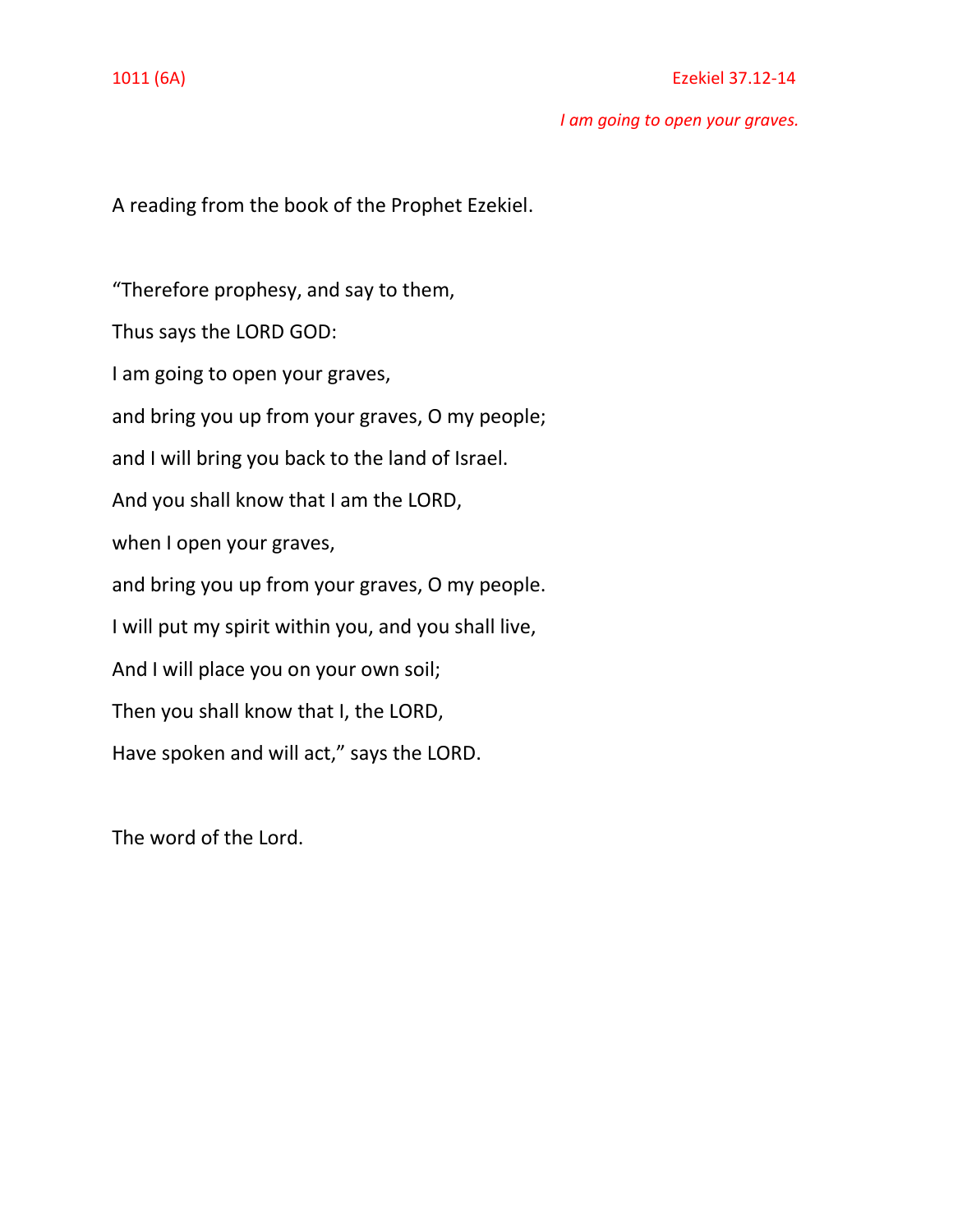### *Those who sleep in the dust of the earth shall awake.*

A reading from the book of the Prophet Daniel.

At that time Michael, the great prince, The protector of your people, shall arise. There shall be a time of anguish, such as has never occurred since nations first came into existence. But at that time your people shall be delivered, everyone who is found written in the book. Many of those who sleep in the dust of the earth shall awake, some to everlasting life, and some to shame and everlasting contempt. Those who are wise shall shine like the brightness of the sky, and those who lead many to righteousness, like the stars forever and ever.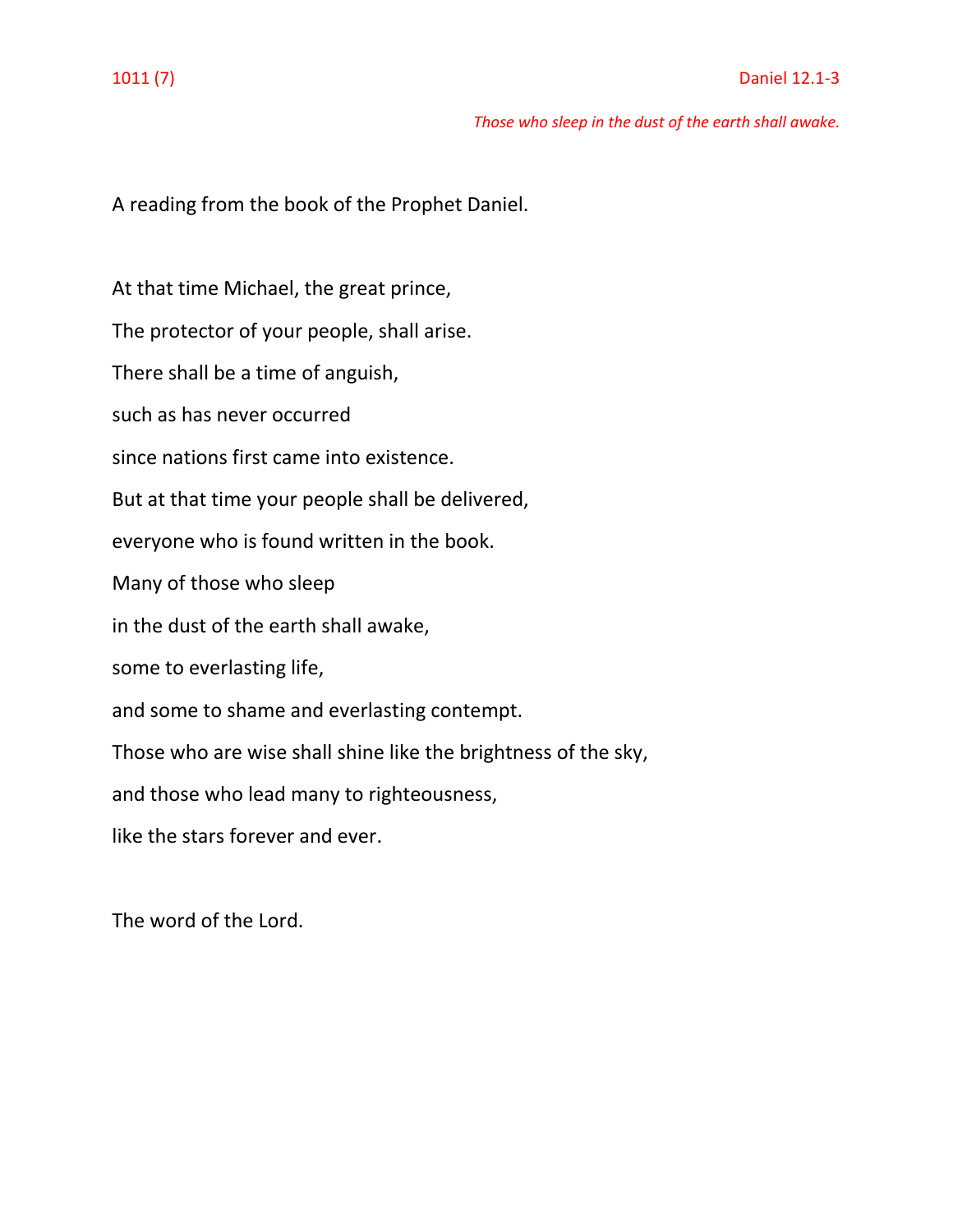First Reading During the Easter Season

*He is the one ordained by God as judge of the living and the dead.*

A reading from the Acts of Apostles.

Then Peter began to speak:

"I truly understand that God shows no partiality,

but in every nation anyone who fears him

and does what is right is acceptable to him.

You know the message he sent to the people of Israel,

preaching peace by Jesus Christ—he is Lord of all.

That message spread throughout Judea,

beginning in Galilee after the baptism that John announced:

how God anointed Jesus of Nazareth with the Holy Spirit and with power;

how he went about doing good and healing all who were oppressed by the devil, for God was with him.

We are witnesses to all that he did both in Judea and in Jerusalem.

They put him to death by hanging him on a tree;

but God raised him on the third day and allowed him to appear,

not to all the people but to us who were chosen by God as witnesses,

and who ate and drank with him after he rose from the dead.

He commanded us to preach to the people

and to testify that he is the one ordained by God

as judge of the living and the dead.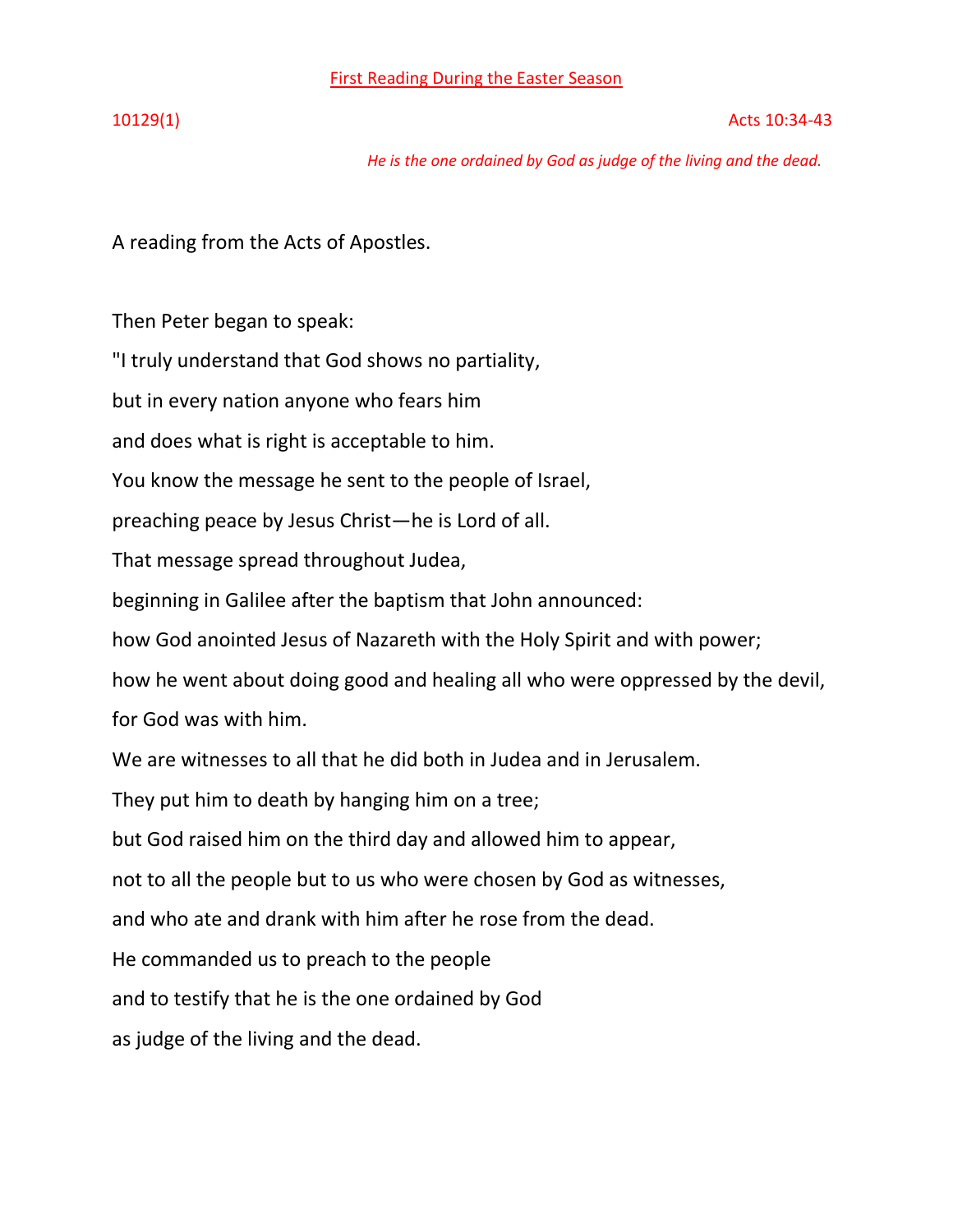All the Prophets testify about him that everyone who believes in him receives forgiveness of sins through his name."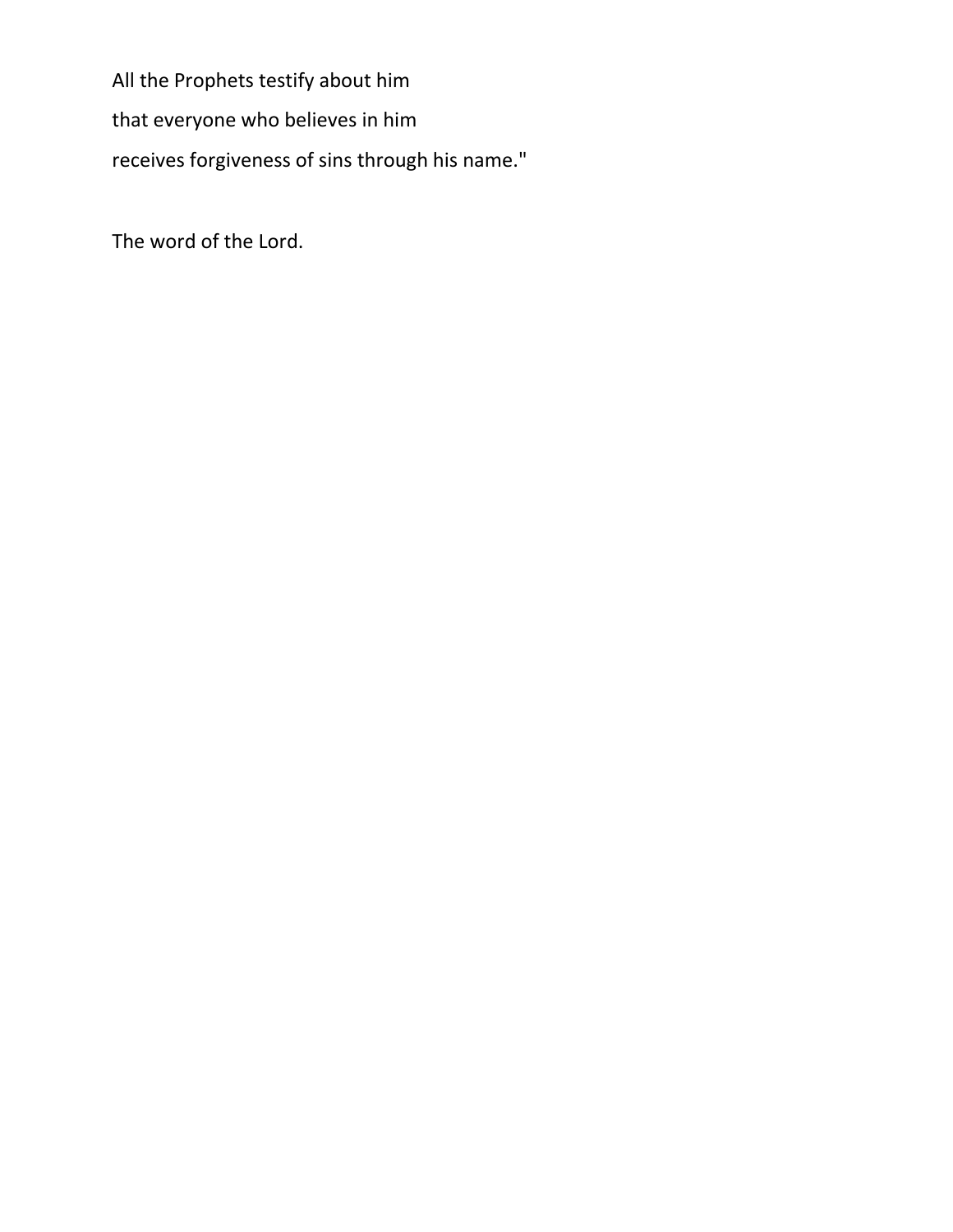1012(1) Short Version\* 2012(1) Short Version\* 2012(1) Short Version\*

*He is the one ordained by God as judge of the living and the dead.*

A reading from the Acts of the Apostles.

Then Peter began to speak: "I truly understand that God shows no partiality, but in every nation anyone who fears him and does what is right is acceptable to him. You know the message he sent to the people of Israel, preaching peace by Jesus Christ—he is Lord of all. He commanded us to preach to the people and to testify that he is the one ordained by God as judge of the living and the dead. All the Prophets testify about him that everyone who believes in him receives forgiveness of sins through his name."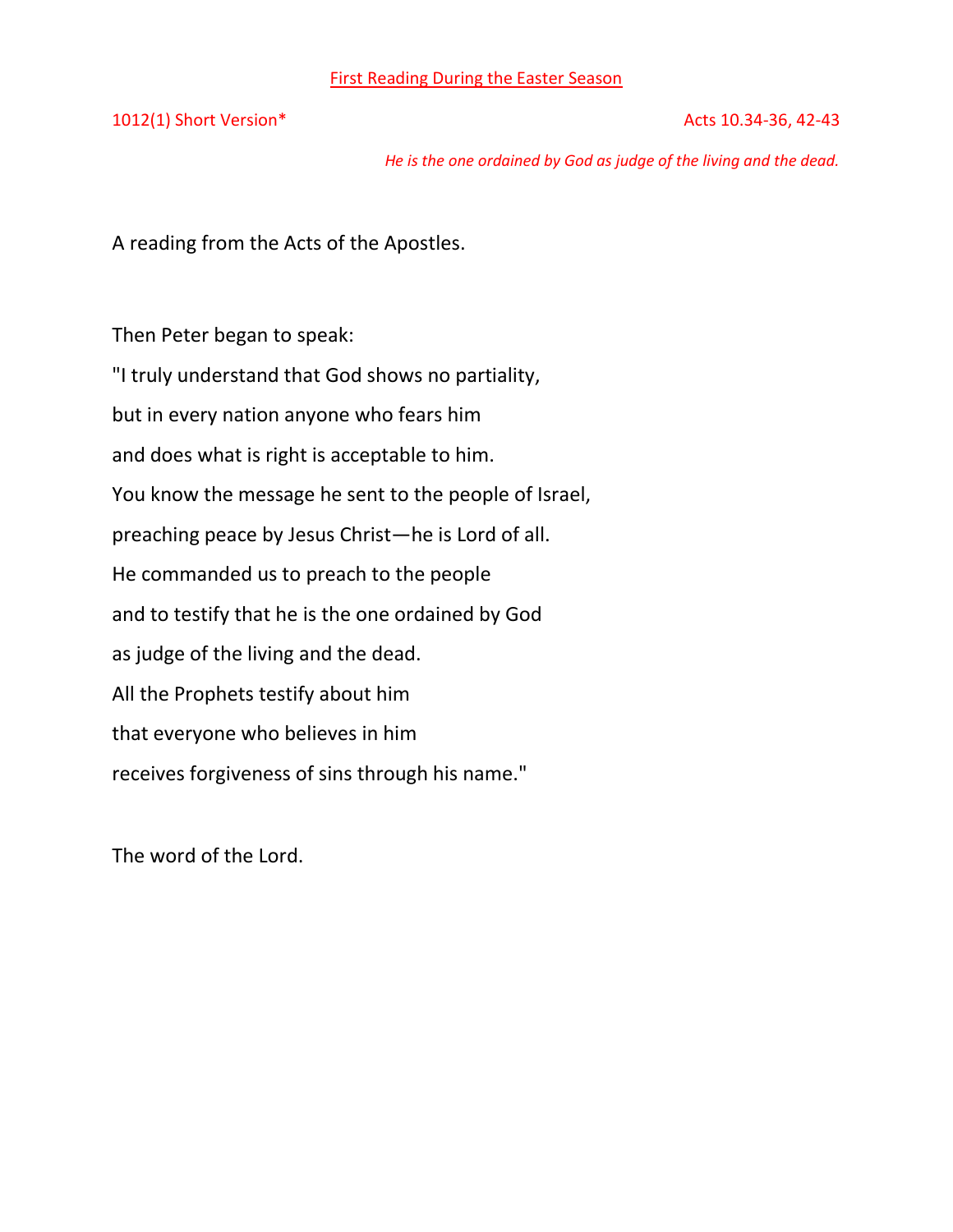1012(1A) Revelation 7. 9, 14b-17

They will hunger no more, and thirst no more.

A reading from the book of Revelation.

After this I, John, looked,

and there was a great multitude that no one could count,

from every nation, from all the tribes and peoples and languages,

standing before the throne and before the Lamb,

robed in white, with palm branches in their hands.

And one of the elders then said to me,

"These are they who have come out of the great ordeal:

they have washed their robes

and made them white in the blood of the Lamb.

For this reason they are before the throne of God,

and worship him day and night within his temple,

and the one who is seated on the throne will shelter them.

They will hunger no more, and thirst no more;

the sun will not strike them, nor any scorching heat;

for the Lamb at the centre of the throne will be their shepherd.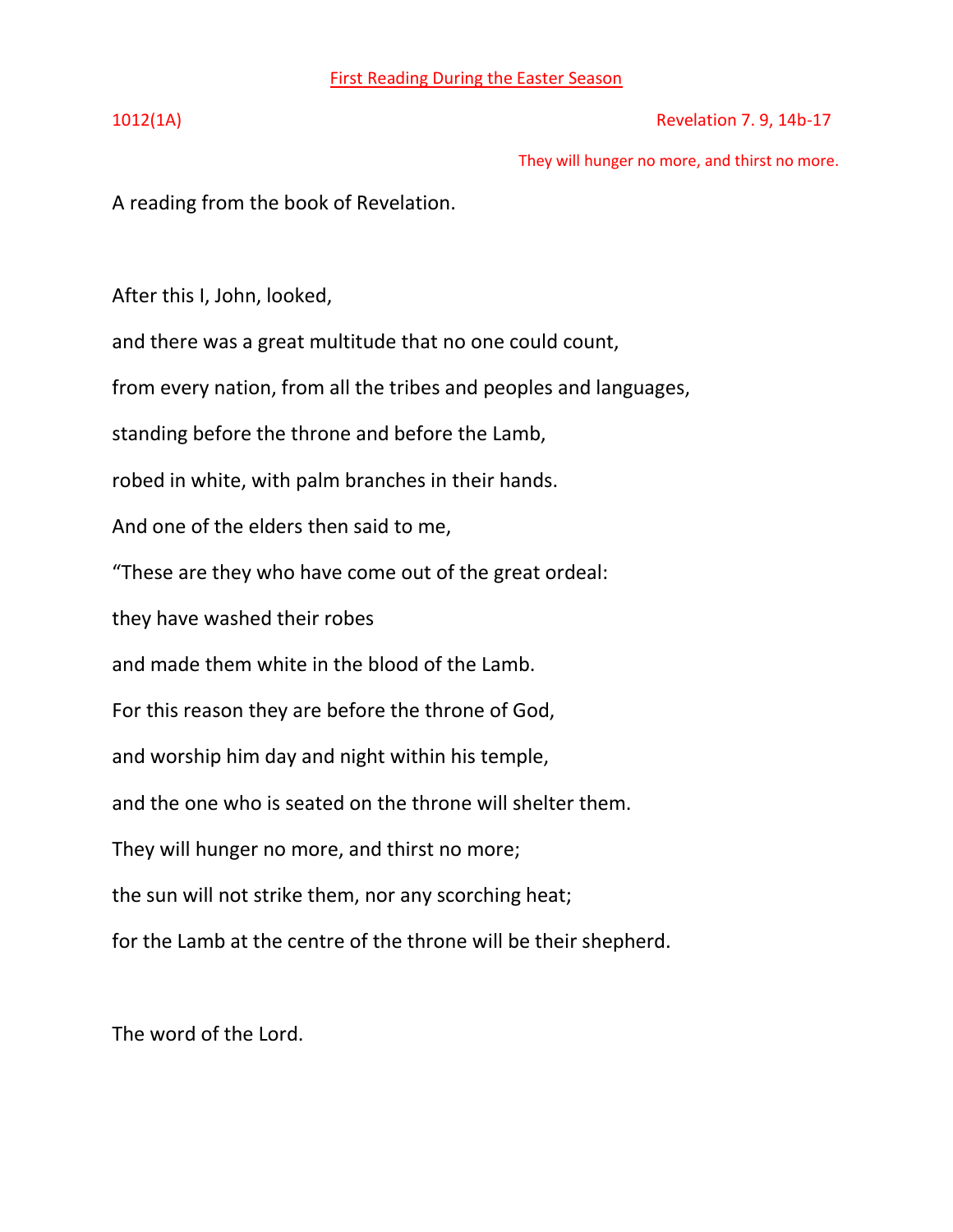## First Reading During Easter Season

1012(2) Revelation 14.13

*Blessed are the dead who die in the Lord.*

A reading from the book of Revelation.

And I, John, heard a voice from heaven saying,

"Write this:

Blessed are the dead who from now on die in the Lord."

"Yes," says the Spirit,

"they will rest from their labours,

for their deeds follow them."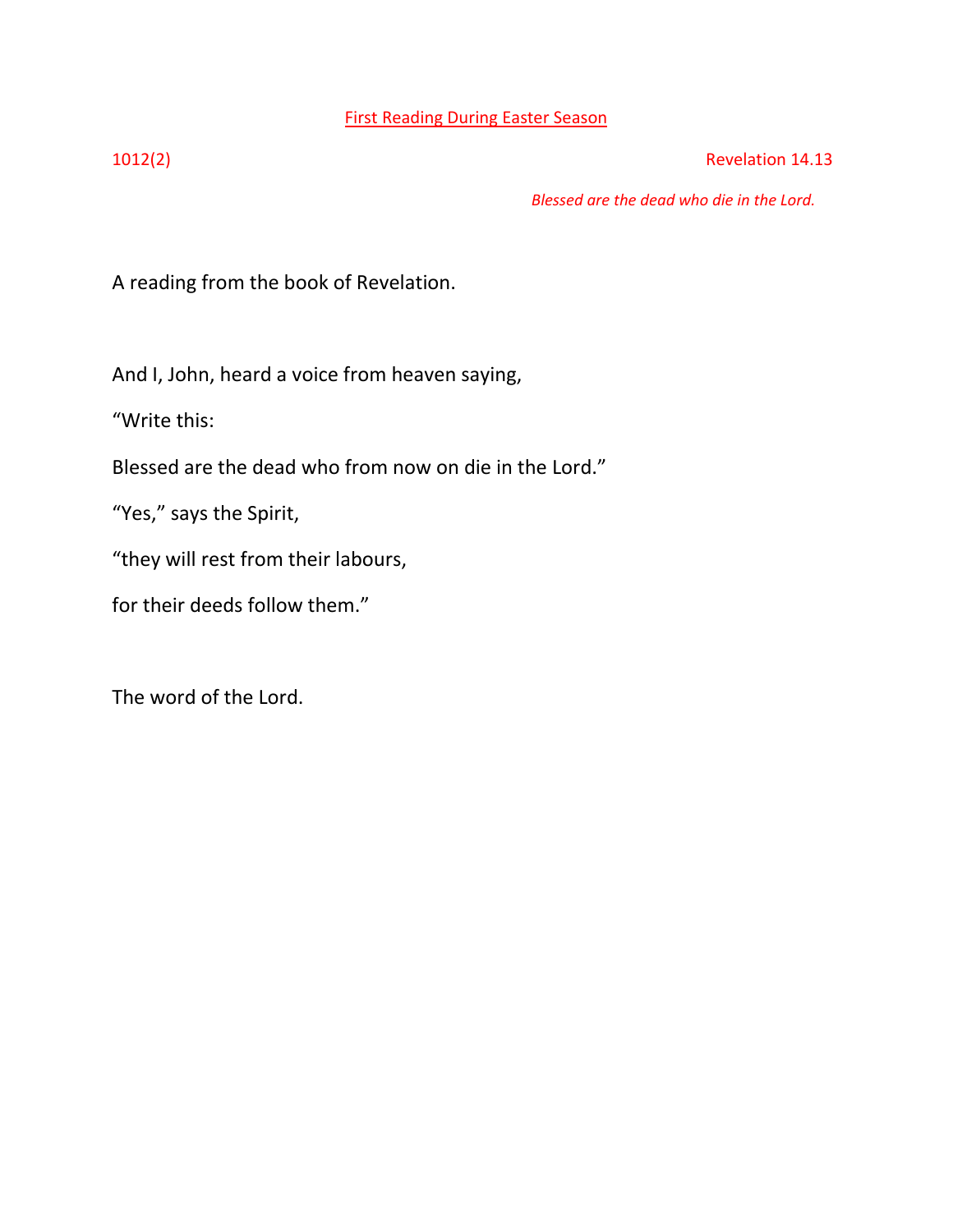## First Reading During Easter Season

1012(3) Revelation 20.11-21.1

*The dead are judged according to their works.*

A reading from the book of Revelation.

Then I, John, saw a great white throne and the one who sat on it;

the earth and the heaven fled from his presence,

and no place was found for them.

And I saw the dead, great and small, standing before the throne,

and books were opened.

Also another book was opened, the book of life.

And the dead were judged according to their works,

as recorded in the books.

And the sea gave up the dead that were in it,

Death and Hades gave up the dead that were in them,

and all were judged according to what they had done.

Then Death and Hades were thrown into the lake of fire.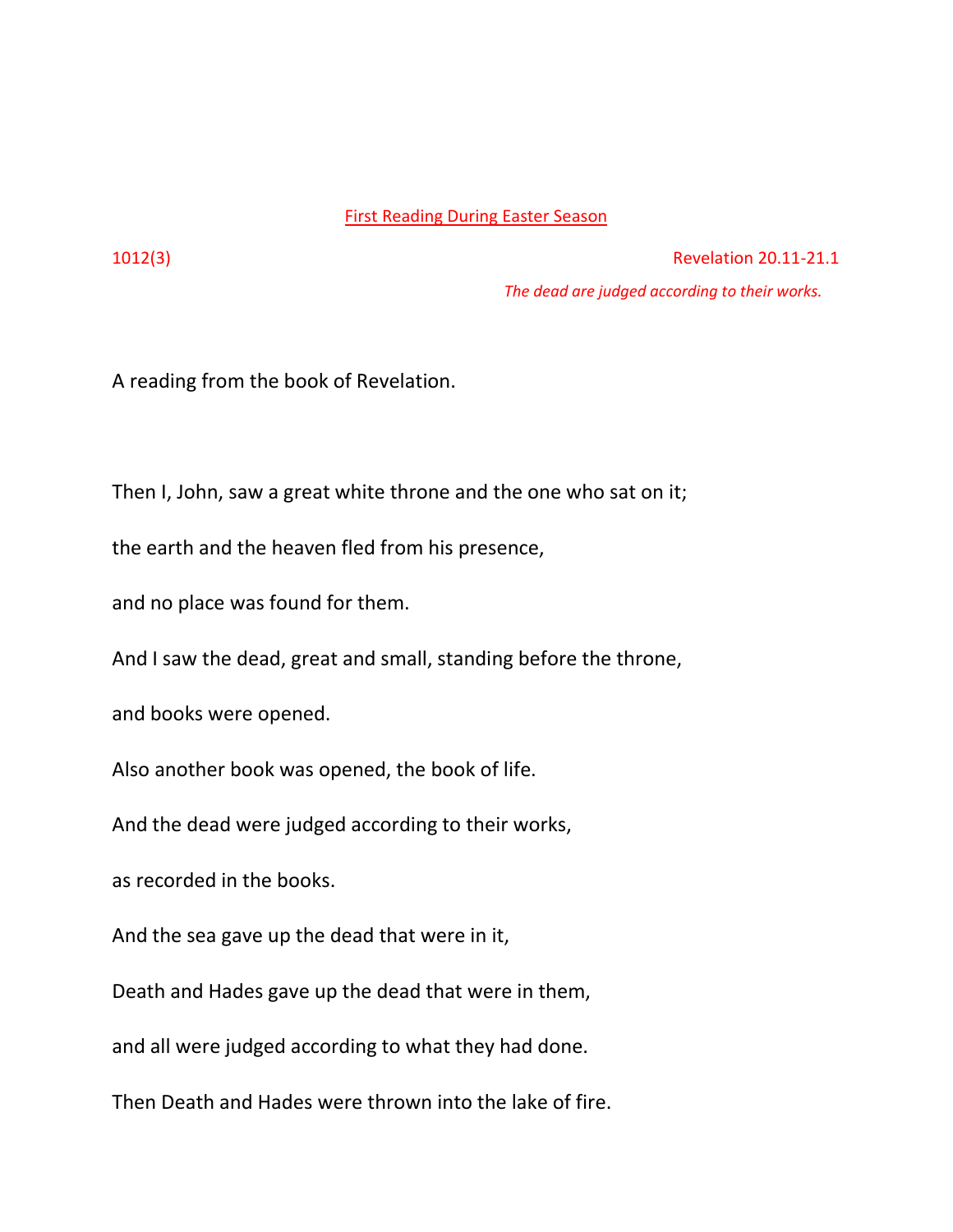This is the second death, the lake of fire;

and anyone whose name was not found written in the book of life

was thrown into the lake of fire.

Then I saw a new heaven and a new earth;

for the first heaven and the first earth had passed away,

and the sea was no more.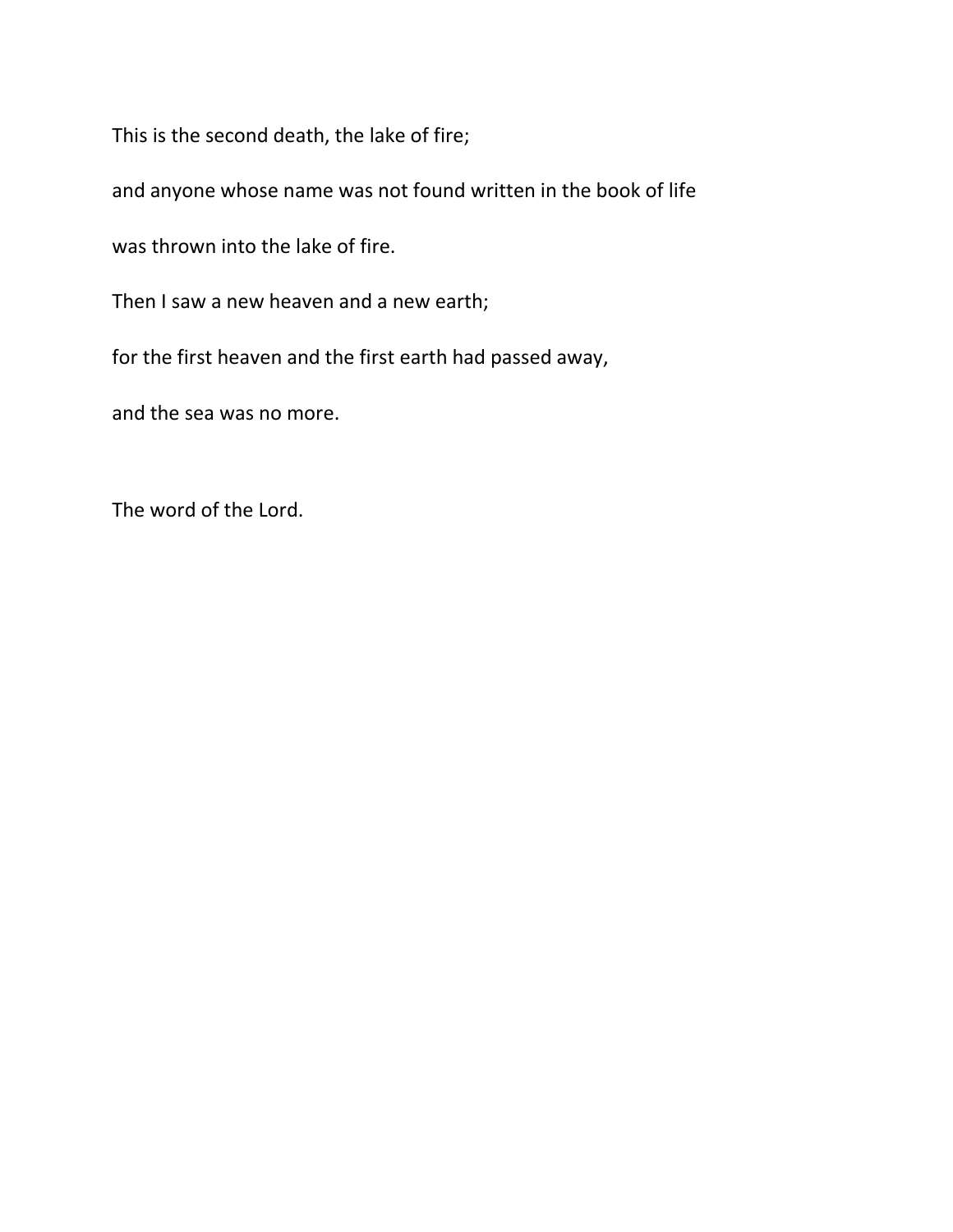### First Reading During Easter Season

1012(4) Revelation 21.1-5a, 6b-7  *Death will be no more.*

A reading from the book of Revelation.

Then I, John, saw a new heaven and a new earth;

for the first heaven and the first earth had passed away;

and the sea was no more.

And I saw the holy city, the new Jerusalem,

coming down out of heaven from God,

prepared as a bride adorned for her husband.

And I heard a loud voice from the throne saying,

"See, the home of God is among humans.

He will dwell with them as their God;

they will be his peoples,

and God himself will be with them;